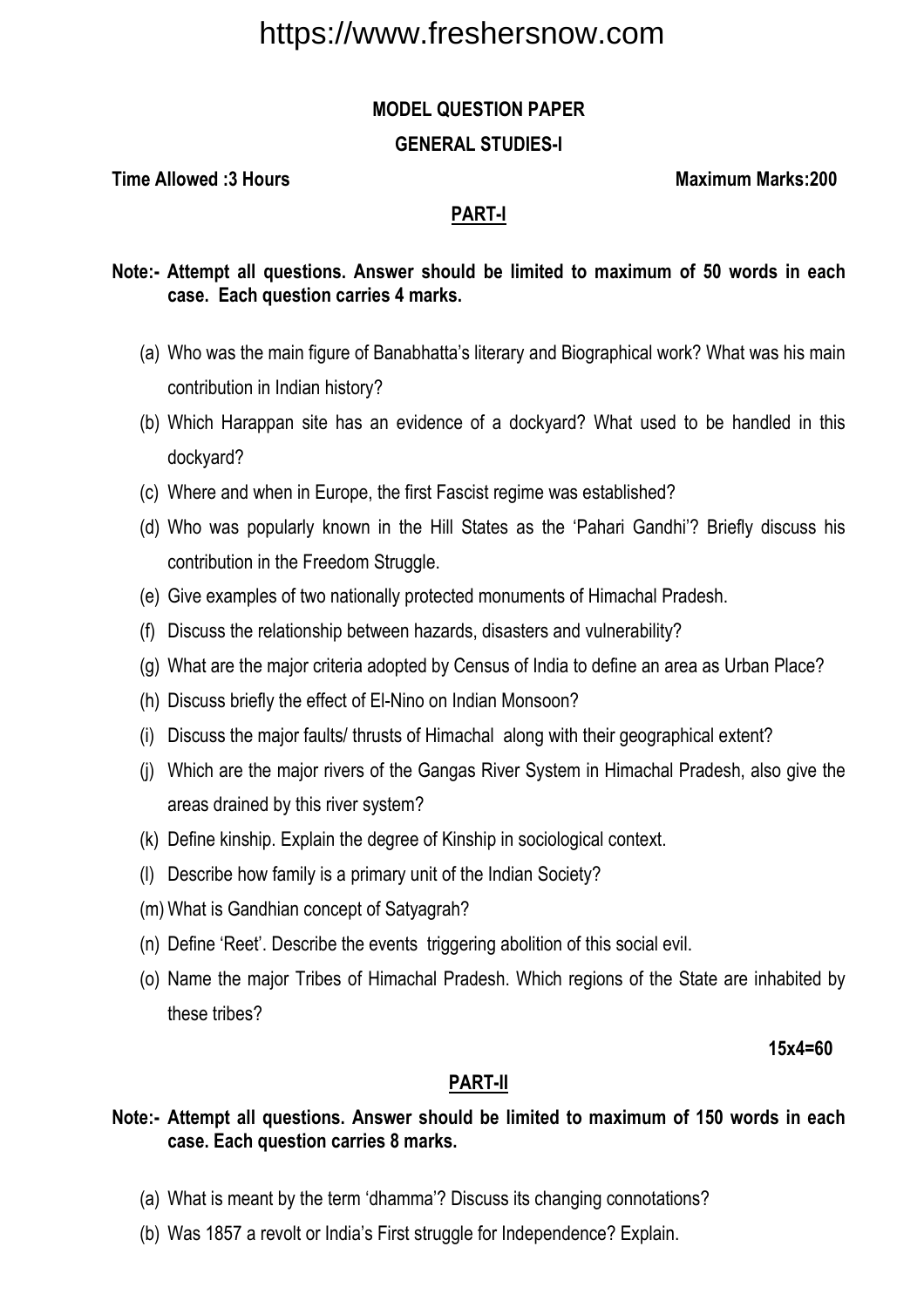- (c) When was 'Begar' abolished in the Shimla Hill States? Who should be given credit for abolishing this social evil.
- (d) What is meant by the term 'Sanad'? What was its legality?
- (e) "The development is both the cause and effect of disaster". Discuss with examples.
- (f) Discuss the major physiographic features of Peninsular India?
- (g) "Vegetation is an index of climate". Discuss the statement by citing examples of different vegetation types and climate of Himachal Pradesh.
- (h) What do you mean by "Unity in Diversity" in the context of Indian society?
- (i) How good governance can be effective for ensuring a better public delivery services.
- (j) What are the socio-economic implications of "International Fairs" of Himachal Pradesh?

**10x8=80** 

# **PART-III**

**Note:- Attempt all questions. Answer should be limited to maximum of 500 words in each case. Each question carries 20 marks.** 

- (a) What prompted the European powers to give up their Colonies after the Second World War? Explain with examples.
- (b) Why the State of Himachal Pradesh needed a separate forest policy inspite of having a national forest policy? Give the salient features of State Forest Policy of Himachal Pradesh?
- (c) Discuss various policies, laws and safety initiatives undertaken by the Government of India for women empowerment, protection and security.

 **3x20=60**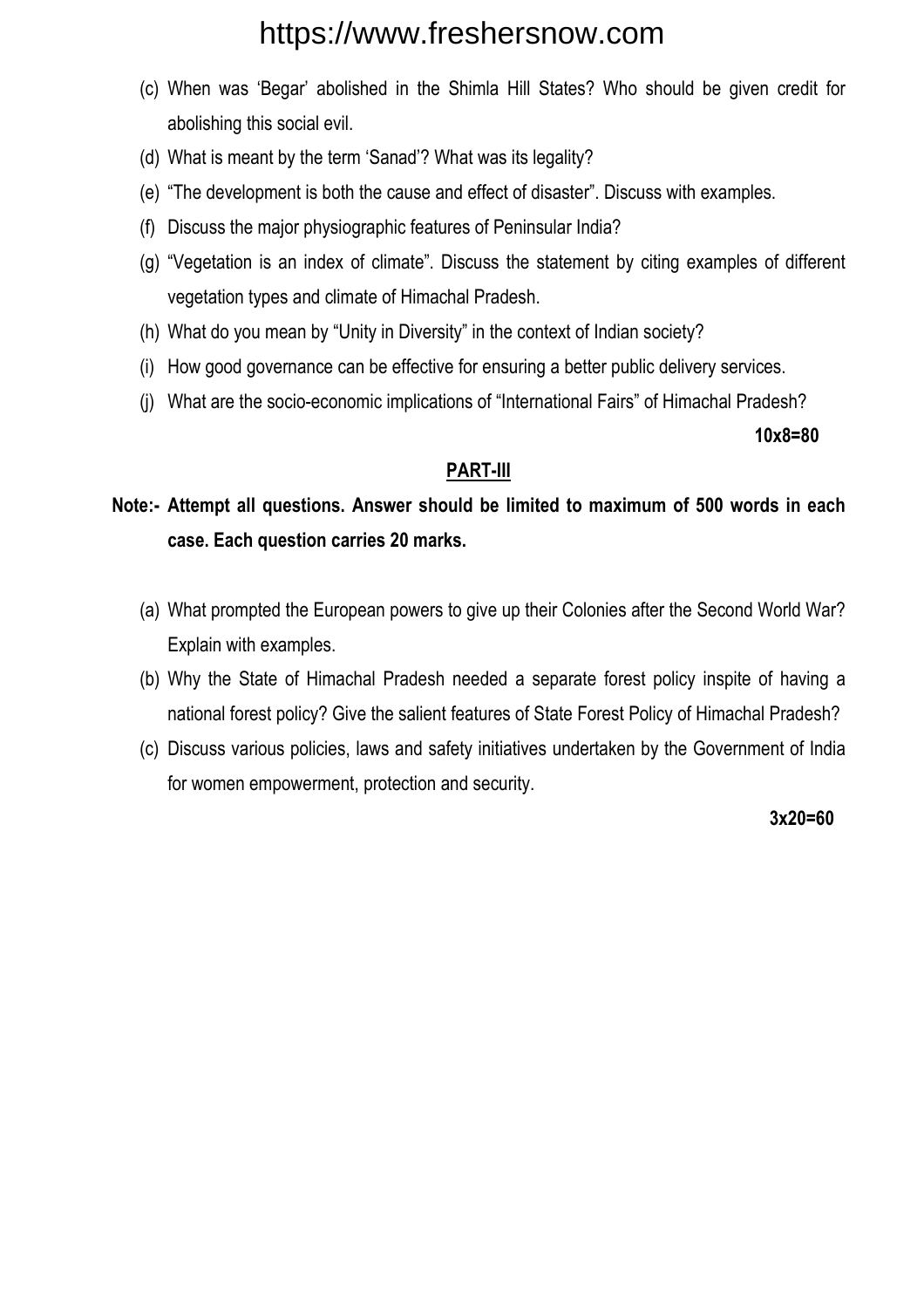## **MODEL QUESTION PAPER**

### **GENERAL STUDIES-II**

**Time Allowed :3 Hours Maximum Marks:200** 

# **PART-I**

**Note:- Attempt all questions. Answer should be limited to maximum 50 words in each case. Each question carries 4 marks.** 

- (a) What is meant by doctrine of Pith and Substance?
- (b) Define double Jeopardy. Give an example of double Jeopardy.
- (c) 'India is a Union of States', discuss.
- (d) What do you mean by quasi-judicial bodies and what are their functions?
- (e) Define sub-regionalism. Discuss its role in Himachal Pradesh.
- (f) What are the components of Citizen Charters?
- (g) What are the Indicators of Good Governance given by World Bank?
- (h) Define poverty line. How poverty line is determined?
- (i) What do you mean by Social Inclusiveness?
- (j) What are the aims & objectives of The Himachal Pradesh Public Service Guarantee Act, 2011?
- (k) What do you mean by Global Groupings? Why these groupings are required?
- (l) Define Diaspora. What are its consequences?
- (m) What do you mean by UNICEF?
- (n) What are the main features of Single Line Administration in Himachal Pradesh?
- (o) What initiatives have been taken by Government of Himachal Pradesh to control drug menace?

 **15x4=60** 

# **PART-II**

# **Note:- Attempt all questions. Answer should be limited to maximum 150 words in each case. Each question carries 8 marks.**

- (a) Evaluate the concept of Equality with reference to the Constitution of India.
- (b) Theory of separation of power is rarely operating in context of judiciary and legislature. **Comment**
- (c) Discuss the politics of Statehood in Himachal Pradesh.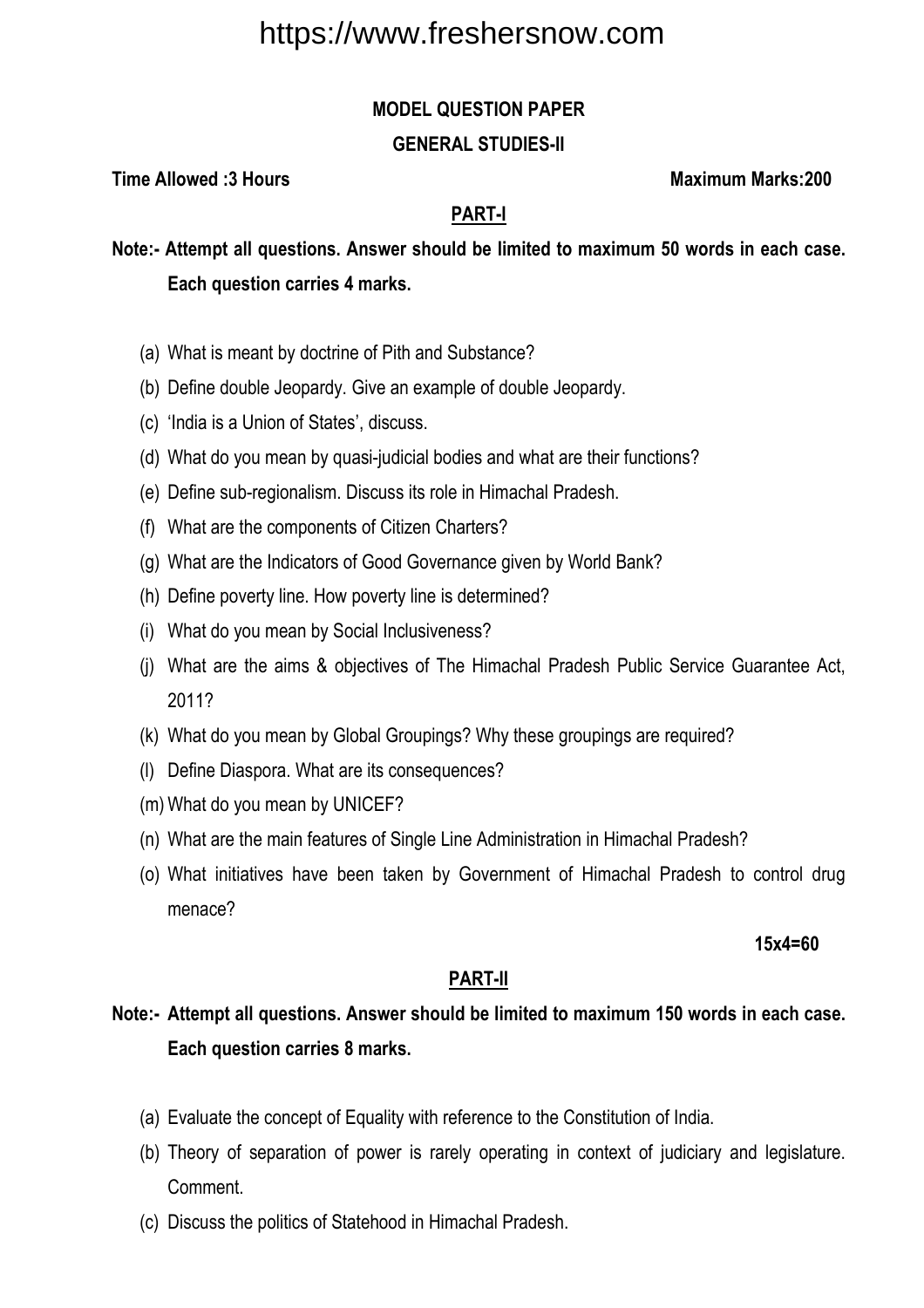- (d) Ethical deficit is affecting the Good Governance in India. Discuss.
- (e) "Non Government organizations have become an irresistible global force". Discuss.
- (f) What are the policies initiated by Government of Himachal Pradesh for empowerment of women?
- (g) Discuss the areas of conflict and cooperation between India & China.
- (h) Discuss the role of World Bank in the Globalised World.
- (i) To what extent Government of Himachal Pradesh has successed in protecting and promoting the interests of agrarian class?
- (j) Discuss various policies formulated by the Government of Himachal Pradesh for the upliftment of Schedule Castes.

**10x8=80** 

# **PART-III**

# **Note:- Attempt all questions. Answer should be limited to maximum 500 words in each case. Each question carries 20 marks.**

- (a) Discuss the areas of conflict between Centre and State relations in India. Give suggestions to improve these relations.
- (b) To what extent 73rd and 74th Constitutional amendments brought reforms at local level in Himachal Pradesh. Discuss in detail.
- (c) What are the Indian security issues and challenges in the new World Order?

**3x20=60**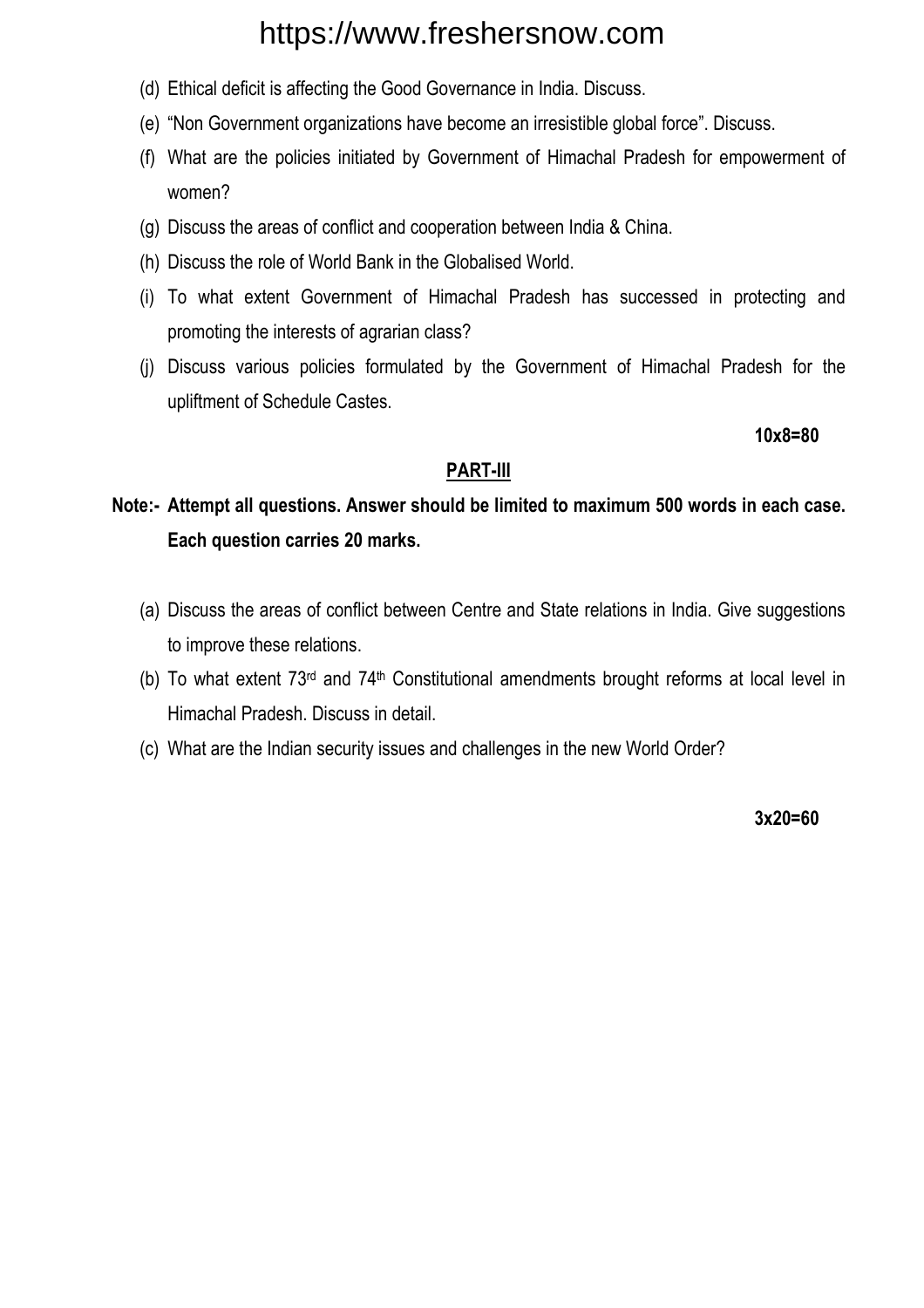#### **MODEL QUESTION PAPER GENERAL STUDIES-III**

**Time Allowed :3 Hours Maximum Marks:200** 

### **PART-I**

**Note:- Attempt all questions. Answer should be limited to maximum 50 words in each case. Each question carries 4 marks.** 

- (a) What is meant by "Demographic Dividend"? Has it benefitted Indian economy?
- (b) What is Inclusive growth? Discuss latest initiatives taken by Government for ensuring Inclusive Growth.
- (c) What are the implications of Skill India initiative for a hill State like Himachal Pradesh?
- (d) Discuss sectoral distribution of Gross State Domestic Product in Himachal Pradesh.
- (e) What is Free Trade? Is it beneficial for Indian Economy?
- (f) How can space technology be utilized for the welfare of common man?
- (g) Explain in Brief:-
	- (a) India's Independent Regional Navigation satellite system.
	- (b) India's Extraterrestrial exploration.
- (h) Elaborate briefly the public concerns and perceptions that have triggered anti Nuclear Protests.
- (i) What is the role of Geographical Indications (GI) for Economic and Human Development? Indentify the potential products of Himachal Pradesh that can be considered under GI.
- (j) Why Biodiversity is important? Describe in brief factors responsible for the loss of Biodiversity in Himachal Pradesh.
- (k) Elaborate briefly the salient features of National Missions for sustaining the Himalayan Eco-System.
- (l) Discuss the concept of "Soil Health Card" scheme launched by GOI. How it is going to impact the farmers in India.
- (m) What are endangered species? Explain in-situ and ex-situ conservation strategies.
- (n) Explain how Eco-Tourism is a case of symbiotic relationship between tourist and environment.
- (o) What are cultural implications of tourism in Himachal Pradesh?

**15x4=60**